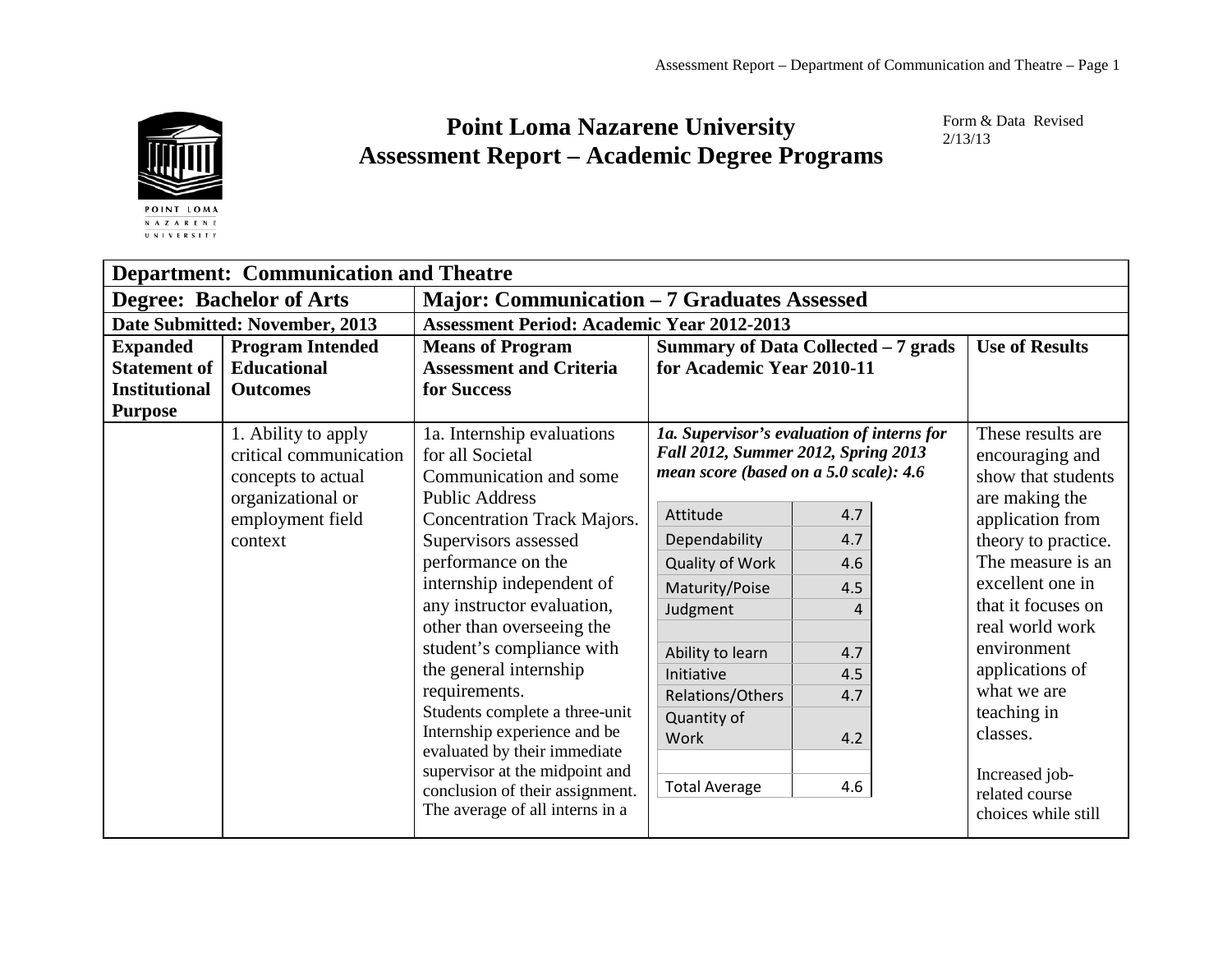| Thanks to G.L. Forward for this data<br>given semester will be a 4.0 or<br>maintaining Liberal<br>better on the 5.0 scale of<br>collected in his assessment of the<br>Arts focus in the<br>attitude, ability to learn, quality<br>department's internship students.<br>major.<br>of work, interpersonal<br>relations, maturity/poise,<br>quantity of work and judgment.<br>The average of all interns will<br>be 3.0 or better on the 4.0 scale<br>on dependability and initiative.<br>This particular<br>5 of the 7 graduating students<br>1b. Another application of<br>this measure is to show how<br>participated in at least one debate<br>measure is of<br>tremendous<br>students perform in the<br>tournament. And performed at an<br>debate tournaments for both<br>benefit in<br>extremely high level compared with<br><b>Public Address and Societal</b><br>other beginners, advancing to<br>assessing the<br>elimination rounds based on the field's<br>merits of the<br><b>Concentration Track Majors.</b><br>teaching of this<br>Independent assessors were<br>statistical competitive standing. Several<br>the critics from other<br>won extremely high national honors at<br>debate class, as it<br>schools judging<br>multiple tournaments. The primary<br>is an independent<br>performance.<br>tournament used this particular year was<br>measure by<br>outside critics of<br>hosted at Grossmont college and had 30<br>+/- southern California, Arizona and<br>the learning of the<br>New Mexico colleges competing with<br>key concepts. |
|--------------------------------------------------------------------------------------------------------------------------------------------------------------------------------------------------------------------------------------------------------------------------------------------------------------------------------------------------------------------------------------------------------------------------------------------------------------------------------------------------------------------------------------------------------------------------------------------------------------------------------------------------------------------------------------------------------------------------------------------------------------------------------------------------------------------------------------------------------------------------------------------------------------------------------------------------------------------------------------------------------------------------------------------------------------------------------------------------------------------------------------------------------------------------------------------------------------------------------------------------------------------------------------------------------------------------------------------------------------------------------------------------------------------------------------------------------------------------------------------------------------------------------------------------------------|
|                                                                                                                                                                                                                                                                                                                                                                                                                                                                                                                                                                                                                                                                                                                                                                                                                                                                                                                                                                                                                                                                                                                                                                                                                                                                                                                                                                                                                                                                                                                                                              |
|                                                                                                                                                                                                                                                                                                                                                                                                                                                                                                                                                                                                                                                                                                                                                                                                                                                                                                                                                                                                                                                                                                                                                                                                                                                                                                                                                                                                                                                                                                                                                              |
|                                                                                                                                                                                                                                                                                                                                                                                                                                                                                                                                                                                                                                                                                                                                                                                                                                                                                                                                                                                                                                                                                                                                                                                                                                                                                                                                                                                                                                                                                                                                                              |
|                                                                                                                                                                                                                                                                                                                                                                                                                                                                                                                                                                                                                                                                                                                                                                                                                                                                                                                                                                                                                                                                                                                                                                                                                                                                                                                                                                                                                                                                                                                                                              |
|                                                                                                                                                                                                                                                                                                                                                                                                                                                                                                                                                                                                                                                                                                                                                                                                                                                                                                                                                                                                                                                                                                                                                                                                                                                                                                                                                                                                                                                                                                                                                              |
|                                                                                                                                                                                                                                                                                                                                                                                                                                                                                                                                                                                                                                                                                                                                                                                                                                                                                                                                                                                                                                                                                                                                                                                                                                                                                                                                                                                                                                                                                                                                                              |
|                                                                                                                                                                                                                                                                                                                                                                                                                                                                                                                                                                                                                                                                                                                                                                                                                                                                                                                                                                                                                                                                                                                                                                                                                                                                                                                                                                                                                                                                                                                                                              |
|                                                                                                                                                                                                                                                                                                                                                                                                                                                                                                                                                                                                                                                                                                                                                                                                                                                                                                                                                                                                                                                                                                                                                                                                                                                                                                                                                                                                                                                                                                                                                              |
|                                                                                                                                                                                                                                                                                                                                                                                                                                                                                                                                                                                                                                                                                                                                                                                                                                                                                                                                                                                                                                                                                                                                                                                                                                                                                                                                                                                                                                                                                                                                                              |
|                                                                                                                                                                                                                                                                                                                                                                                                                                                                                                                                                                                                                                                                                                                                                                                                                                                                                                                                                                                                                                                                                                                                                                                                                                                                                                                                                                                                                                                                                                                                                              |
|                                                                                                                                                                                                                                                                                                                                                                                                                                                                                                                                                                                                                                                                                                                                                                                                                                                                                                                                                                                                                                                                                                                                                                                                                                                                                                                                                                                                                                                                                                                                                              |
|                                                                                                                                                                                                                                                                                                                                                                                                                                                                                                                                                                                                                                                                                                                                                                                                                                                                                                                                                                                                                                                                                                                                                                                                                                                                                                                                                                                                                                                                                                                                                              |
|                                                                                                                                                                                                                                                                                                                                                                                                                                                                                                                                                                                                                                                                                                                                                                                                                                                                                                                                                                                                                                                                                                                                                                                                                                                                                                                                                                                                                                                                                                                                                              |
|                                                                                                                                                                                                                                                                                                                                                                                                                                                                                                                                                                                                                                                                                                                                                                                                                                                                                                                                                                                                                                                                                                                                                                                                                                                                                                                                                                                                                                                                                                                                                              |
|                                                                                                                                                                                                                                                                                                                                                                                                                                                                                                                                                                                                                                                                                                                                                                                                                                                                                                                                                                                                                                                                                                                                                                                                                                                                                                                                                                                                                                                                                                                                                              |
|                                                                                                                                                                                                                                                                                                                                                                                                                                                                                                                                                                                                                                                                                                                                                                                                                                                                                                                                                                                                                                                                                                                                                                                                                                                                                                                                                                                                                                                                                                                                                              |
|                                                                                                                                                                                                                                                                                                                                                                                                                                                                                                                                                                                                                                                                                                                                                                                                                                                                                                                                                                                                                                                                                                                                                                                                                                                                                                                                                                                                                                                                                                                                                              |
|                                                                                                                                                                                                                                                                                                                                                                                                                                                                                                                                                                                                                                                                                                                                                                                                                                                                                                                                                                                                                                                                                                                                                                                                                                                                                                                                                                                                                                                                                                                                                              |
|                                                                                                                                                                                                                                                                                                                                                                                                                                                                                                                                                                                                                                                                                                                                                                                                                                                                                                                                                                                                                                                                                                                                                                                                                                                                                                                                                                                                                                                                                                                                                              |
|                                                                                                                                                                                                                                                                                                                                                                                                                                                                                                                                                                                                                                                                                                                                                                                                                                                                                                                                                                                                                                                                                                                                                                                                                                                                                                                                                                                                                                                                                                                                                              |
|                                                                                                                                                                                                                                                                                                                                                                                                                                                                                                                                                                                                                                                                                                                                                                                                                                                                                                                                                                                                                                                                                                                                                                                                                                                                                                                                                                                                                                                                                                                                                              |
|                                                                                                                                                                                                                                                                                                                                                                                                                                                                                                                                                                                                                                                                                                                                                                                                                                                                                                                                                                                                                                                                                                                                                                                                                                                                                                                                                                                                                                                                                                                                                              |
|                                                                                                                                                                                                                                                                                                                                                                                                                                                                                                                                                                                                                                                                                                                                                                                                                                                                                                                                                                                                                                                                                                                                                                                                                                                                                                                                                                                                                                                                                                                                                              |
| their debate classes, like SDSU, Mesa,                                                                                                                                                                                                                                                                                                                                                                                                                                                                                                                                                                                                                                                                                                                                                                                                                                                                                                                                                                                                                                                                                                                                                                                                                                                                                                                                                                                                                                                                                                                       |
| Grossmont, Concordia, 2 of the 7                                                                                                                                                                                                                                                                                                                                                                                                                                                                                                                                                                                                                                                                                                                                                                                                                                                                                                                                                                                                                                                                                                                                                                                                                                                                                                                                                                                                                                                                                                                             |
| graduates were actually accomplished                                                                                                                                                                                                                                                                                                                                                                                                                                                                                                                                                                                                                                                                                                                                                                                                                                                                                                                                                                                                                                                                                                                                                                                                                                                                                                                                                                                                                                                                                                                         |
| members of the school's national                                                                                                                                                                                                                                                                                                                                                                                                                                                                                                                                                                                                                                                                                                                                                                                                                                                                                                                                                                                                                                                                                                                                                                                                                                                                                                                                                                                                                                                                                                                             |
| championship debate team.                                                                                                                                                                                                                                                                                                                                                                                                                                                                                                                                                                                                                                                                                                                                                                                                                                                                                                                                                                                                                                                                                                                                                                                                                                                                                                                                                                                                                                                                                                                                    |
| As with the<br>2. Ability to formulate<br>2a. samples of the student's<br>This year, 5 of the 7 students completed                                                                                                                                                                                                                                                                                                                                                                                                                                                                                                                                                                                                                                                                                                                                                                                                                                                                                                                                                                                                                                                                                                                                                                                                                                                                                                                                                                                                                                           |
| well reasoned and<br>class briefs for the<br>debate class assignments at a high level<br>internship, this                                                                                                                                                                                                                                                                                                                                                                                                                                                                                                                                                                                                                                                                                                                                                                                                                                                                                                                                                                                                                                                                                                                                                                                                                                                                                                                                                                                                                                                    |
| researched arguments<br><b>Argumentation and Debate</b><br>of academic scholarship, as was<br>measure shows the                                                                                                                                                                                                                                                                                                                                                                                                                                                                                                                                                                                                                                                                                                                                                                                                                                                                                                                                                                                                                                                                                                                                                                                                                                                                                                                                                                                                                                              |
| as demonstrated in a<br>class, required for all<br>demonstrated in the high results shown<br>students abilities                                                                                                                                                                                                                                                                                                                                                                                                                                                                                                                                                                                                                                                                                                                                                                                                                                                                                                                                                                                                                                                                                                                                                                                                                                                                                                                                                                                                                                              |
| majors, were utilized for this<br>above. Two students took the debate<br>major written debate<br>to apply class                                                                                                                                                                                                                                                                                                                                                                                                                                                                                                                                                                                                                                                                                                                                                                                                                                                                                                                                                                                                                                                                                                                                                                                                                                                                                                                                                                                                                                              |
| class over the summer due to schedule<br>assignment<br>concepts in<br>measure.                                                                                                                                                                                                                                                                                                                                                                                                                                                                                                                                                                                                                                                                                                                                                                                                                                                                                                                                                                                                                                                                                                                                                                                                                                                                                                                                                                                                                                                                               |
| conflicts. They still had the experience<br>analyzing real                                                                                                                                                                                                                                                                                                                                                                                                                                                                                                                                                                                                                                                                                                                                                                                                                                                                                                                                                                                                                                                                                                                                                                                                                                                                                                                                                                                                                                                                                                   |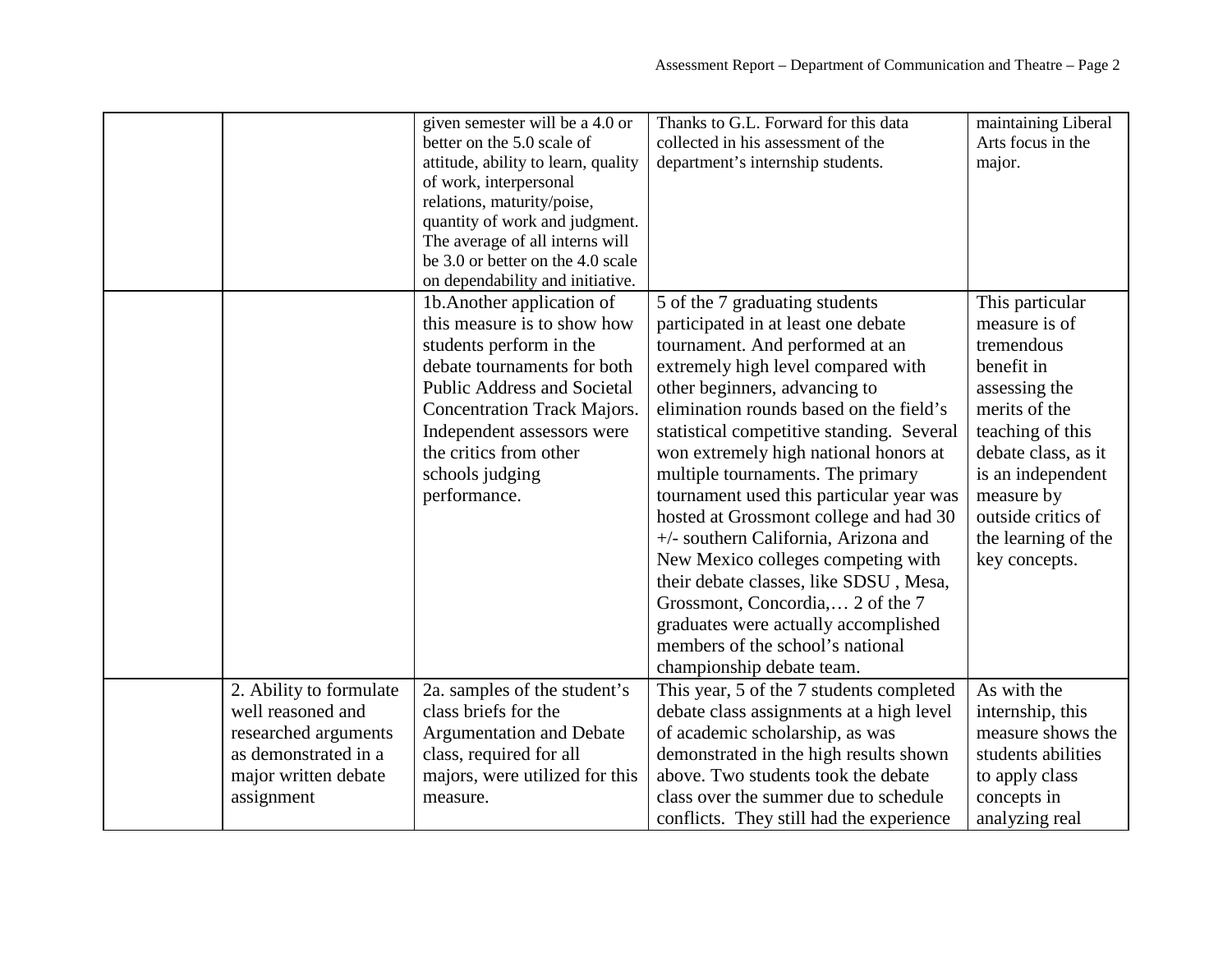|                            |                              | of formulating a strong case for and       | world               |
|----------------------------|------------------------------|--------------------------------------------|---------------------|
|                            |                              | against a resolution, but lacked the       | contemporary        |
|                            |                              | public performance component, with         | issues.             |
|                            |                              | independent assessment from neutral        |                     |
|                            |                              | judges. There was a death in this fall     |                     |
|                            |                              | semester to one of the members of the      |                     |
|                            |                              |                                            |                     |
|                            |                              | class, which negatively impacted a few     |                     |
|                            |                              | of these graduating students especially.   |                     |
| 3. Students' Oral          | 4a. Public Address majors    | At least 2 of this group of 7 graduates    | As with debate      |
| presentation skills are    | were required to take Oral   | were Public Address track graduates        | above, this outside |
| needed for Public          | Interpretation and a part of | and performed their speeches in at least   | measure of          |
| Address concentration      | that course requires         | one contest at a high level, where they    | excellence is ideal |
| within the                 | presentation at a tournament | performed above the average as             | to independently    |
| <b>Communication Major</b> | of an individual speech,     | assessed by unaffiliated critics from      | assess presentation |
|                            | usually an interpretation.   | other schools. Two of the seven            | skills. It is not a |
|                            | Performance against          | graduates were speech and debate team      | universal measure   |
|                            | students from other schools  | members that frequently won top            | though as not all   |
|                            | is assessed through neutral  | national honors with the schools           | Com majors are      |
|                            | judges.                      | championship speech and debate team.       | required to take    |
|                            |                              |                                            | this class.         |
| 4. student skills should   | The university's co-         | In debate, statistical data is collated by | This unique         |
| compare well with          | curricular speech and debate | the National Parliamentary Debate          | measure allows      |
| other college and          | team competes with           | Association NPDA. In 2012-13, PLNU         | comparison with     |
| university                 | hundreds of other colleges   | won First Place in the National            | how the             |
| communication              | and universities across the  | <b>Christian Colleges National</b>         | communication       |
| focused students           | nation in debate and         | Championship in Debate standings, and      | skills of our       |
|                            | individual speaking events,  | placed $12th$ in the nation for the much   | institutions        |
|                            | the success of which is      | larger National Parliamentary Debate       | students compare    |
|                            | determined by neutral        | Association for the year long              | objectively with    |
|                            | outside observers. They      | sweepstakes.                               | those of all other  |
|                            | compete versus other         |                                            | colleges and        |
|                            | schools and advance to       | Two of the students graduating in this     | universities        |
|                            | elimination rounds if        | term contributed to this over all school   | committed to        |
|                            |                              |                                            |                     |